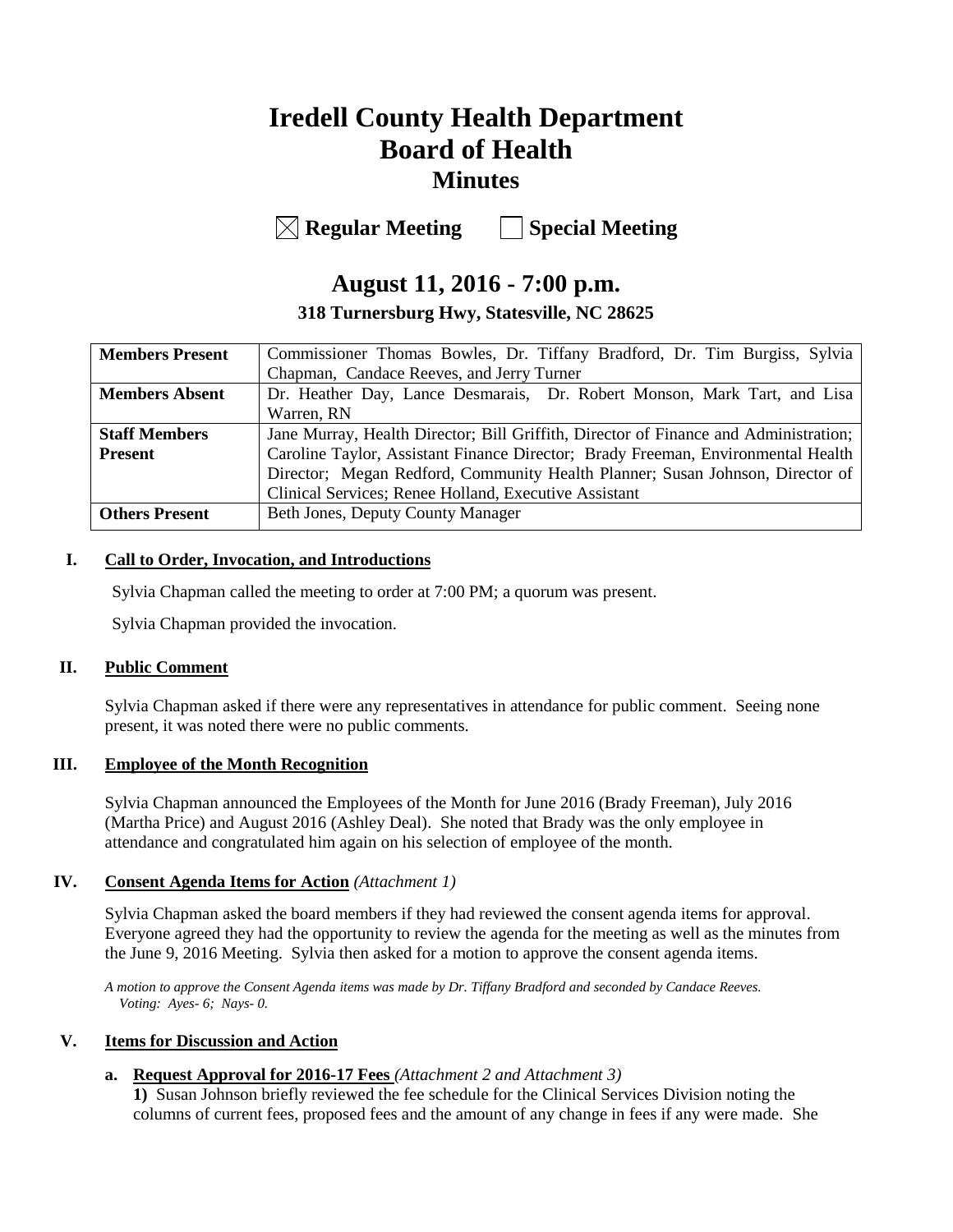Iredell County Health Department August 11, 2016 Page 2 of 9

referred to pages 6-10 of the document highlighting the letters "PC" beside the codes represent our Walk-In Lab services. These fees are taken from the reference lab and we add \$2.00 to cover the cost in the event there is an increase in fee from the reference lab during the middle of the year. She further informed that there were no changes in the fee schedule for the Dental Program. She also stated that these fees were presented and approved by the Board of Commissioners at their meeting on August 2, 2016 but require approval of the Board of Health as well. Susan then asked if there were any questions with regard to the proposed Clinical Services Fee Schedule for 2016-17. Dr. Burgiss questioned if these are cost-based fees. Susan informed that we are not allowed to use a fee analyzer associated with Medicaid reimbursement to set our fees and this was actually just confirmed in a memo from the Nursing office that we received just last week. She explained that we are trying to cover the total cost of supplies and the fees noted in the fee schedule are what a private pay client would actually pay. Dr. Burgiss asked how patients pay for services. Susan responded that if a client doesn't have Medicaid or dental insurance, we offer a sliding fee scale and these fees are adjusted based on patient eligibility requirements in relation to the sliding fee scale percentages and slides all the way down to 20% in Dental Clinic. She informed that everyone in dental pays something and clients are also required to pay any outstanding balance over \$75.00 before additional dental work is completed. Commissioner Bowles asked if the \$75.00 balance requirement is the same for adults and children. Susan confirmed this is the same regardless of the age of the patient. Commissioner Bowles also asked if there are a high percentage of patients being turned away due to lack of payment. Susan responded there are some but it is not a high percentage. She further explained that at the time an appointment is scheduled, our staff instructs the client of the required documentation which much be presented at the time of the appointment and failure to produce such documentation is typically the result of having to turn people away and reschedule.

**2)** Brady Freeman briefly reviewed the fee schedule for the Environmental Health Division and referenced the fee for EOP (Engineered Option Permit) Submittal of 30% of the total fee. He explained that we can only charge 30% of our total fees on any service we offer an engineer. He further stated that for the most part, this fee is for improvement permits emphasizing that it is only for septic system related fees.

Brady then asked if there were any questions with regard to the proposed 2016-17 Environmental Health Fee Schedule.

Commissioner Bowles commented that initially it was the will of the Board of Commissioners that Environmental Health Fees would reflect the cost of providing services and established user fees for septic tanks but as time has progressed, the OSWP is subsidizing the Restaurant fees since the state imposed a \$250.00 cap on Food and Lodging fees. Commissioner Bowles emphasized this is an issue that the Board of Commissioners will begin to revisit at a later date.

Sylvia Chapman asked for a motion to approve the 2016-17 Clinical Services and Environmental Health Fee Schedules.

*A motion to approve the 2016-17 Clinical Services and Environmental Health Fee Schedules was made by Dr. Tim Burgiss and seconded by Jerry Turner. Voting: Ayes- 6 ; Nays- 0.*

#### **b. Request Approval for Health Action Plans** *(Attachment 4)*

Megan Redford presented the health action plans for the 2016 year which are designed to address Community Health Assessment priorities. The three priorities identified during the 2015 Community Health Assessment (CHA) process are required to be addressed and those are as listed: Chronic Disease, Healthy Eating and Active Living, Substance Abuse (Risky Behaviors). Megan further reported the *Healthy NC 2020 Objectives* that most closely align with their respective focus areas were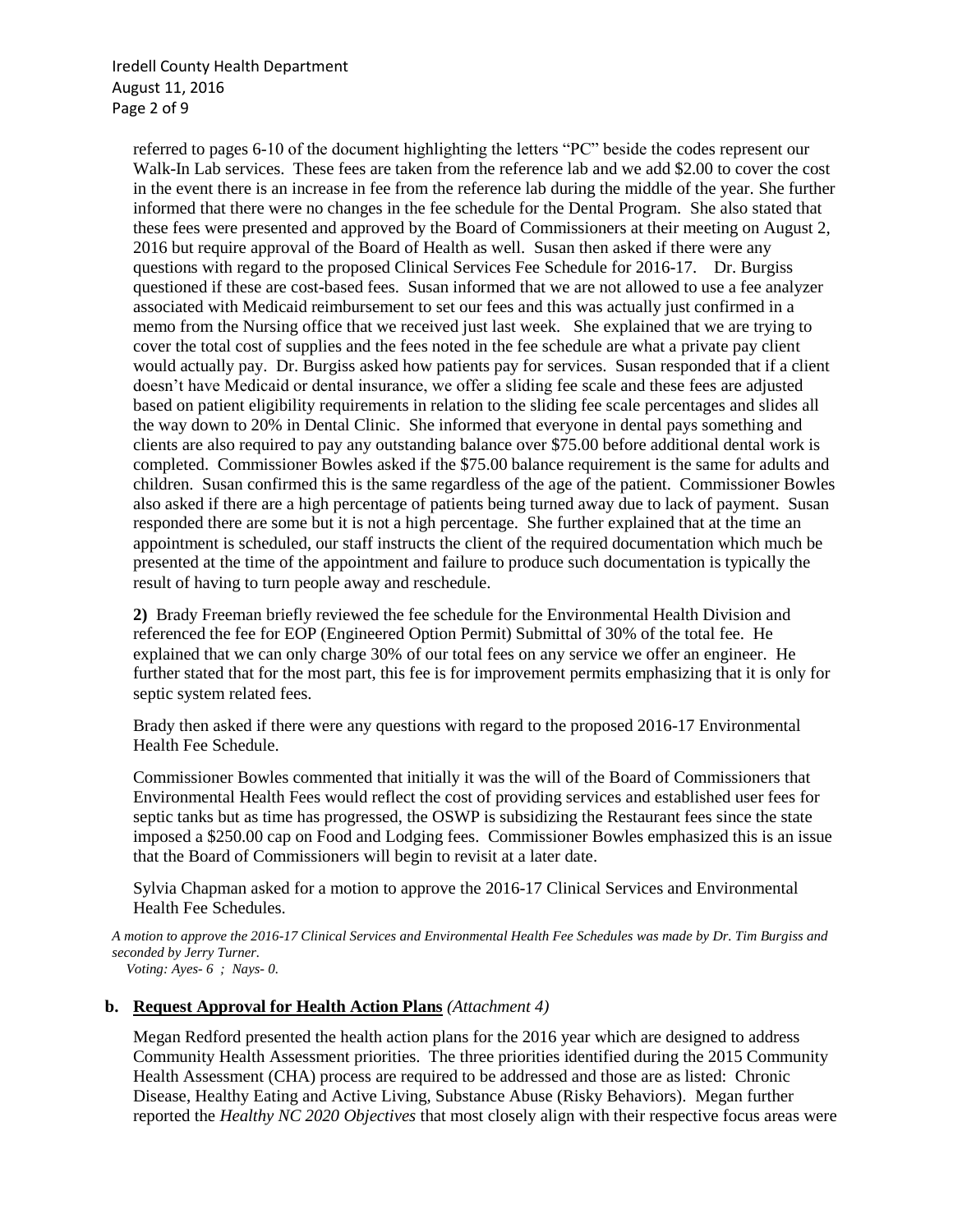Iredell County Health Department August 11, 2016 Page 3 of 9

chosen for each of the three priorities. She also referred to the outline for each priority noting the evidence based strategies used with like populations including the sources as well as the goals, implementation venues and the resources utilized or needed for implementation. She also informed that the Community Health Action Plans for these three priorities are due to the State by September 1, 2016.

Megan then asked if there were any questions regarding the health action plans for the three priorities identified to be submitted to the State by September 1, 2016.

Sylvia Chapman asked for a motion to approve the Health Action Plans as noted for each of the three priorities to be submitted to the State by the required deadline of September 1, 2016.

*A motion to approve the Health Action Plans was made by Dr. Tiffany Bradford and seconded by Dr Tim Burgiss. Voting: Ayes- 6 ; Nays- 0.*

# **c. Request for BOH to establish Sub-Committee to evaluate the 2016 Rabies Compendium**

*(Attachment 5 – Refer to the documents as labeled Reference 1 and 2 in the Packet)*

Bill Griffith presented information by NC Division of Public Health (DPH) noting the proposed legislation for the 2016 short session of the General Assembly would have amended G.S. 130A-197 to adopt by reference the rabies post exposure management control measures for dogs and cats in the 2016 National Association of Public Health Veterinarians (NASPHV) rabies compendium. He further states that the legislative proposal was never introduced as a bill during the 2016 short session therefore the NC DPH has recommended that local boards of health adopt a rule modeling the 2016 Rabies Compendium. Bill requested that the BOH establish a sub-committee to evaluate the NC DPH recommendation and asked if there were any questions.

Brad Gates, Director of Animal Services commented on the synopsis that was provided as a handout and explained the difference in the current law verses the proposed Compendium stating it reduces the amount of time an animal would have to be observed if the animal had been exposed or was suspected to have been exposed to a rabid animal. Currently, the NC Rabies Control Law requires that if their rabies vaccine has expired, the animal would be required to be quarantined up to 6 months or euthanized if they were exposed or reasonably suspected of being exposed to an animal with rabies. However, the proposal for the new compendium states if an animal is exposed to a rabid animal or suspected to have been exposed, that animal in question could have a booster vaccine as long as there is a documented history of prior rabies vaccination. There is also, for animals with no vaccine history, a much shorter observation period. Brad also informed that if the Board of Health develops a rule, he has discussed this with the County Attorney, Lisa Valdez and has confirmed this would be very simple to update the current Animal Control Ordinance.

Sylvia Chapman questioned if there were a blood test that could be performed on an animal in regards to rabies immune status. Dr. Tiffany Bradford explained that it is very hard to differentiate if the titer is a reaction to a bite or from the vaccine administered three years ago.

Commissioner Thomas Bowles questioned the type of animals this rule applies and Dr. Bradford confirmed this applies only to cats, dogs and ferrets per the North Carolina State Law.

Brad Gates also informed that we need citizens to be aware that rabies is a real issue in this community. Sylvia Chapman asked for a motion to establish a Sub-Committee to evaluate the 2016 Rabies Compendium and asked for volunteers to serve on this sub-committee.

 Bill Griffith, Brad Gates, Dr. Tiffany Bradford, Candace Reeves, Sylvia Chapman and Jane Murray all agreed to serve on the Subcommittee to evaluate the 2016 Rabies Compendium.

*A motion to establish a Sub-Committee to evaluate the 2016 Rabies Compendium and approve the following Bill Griffith, Brad Gates, Dr. Tiffany Bradford, Candace Reeves, Sylvia Chapman and Jane Murray to serve as volunteers on this sub-committee was made by Candace Reeves and seconded by Jerry Turner.*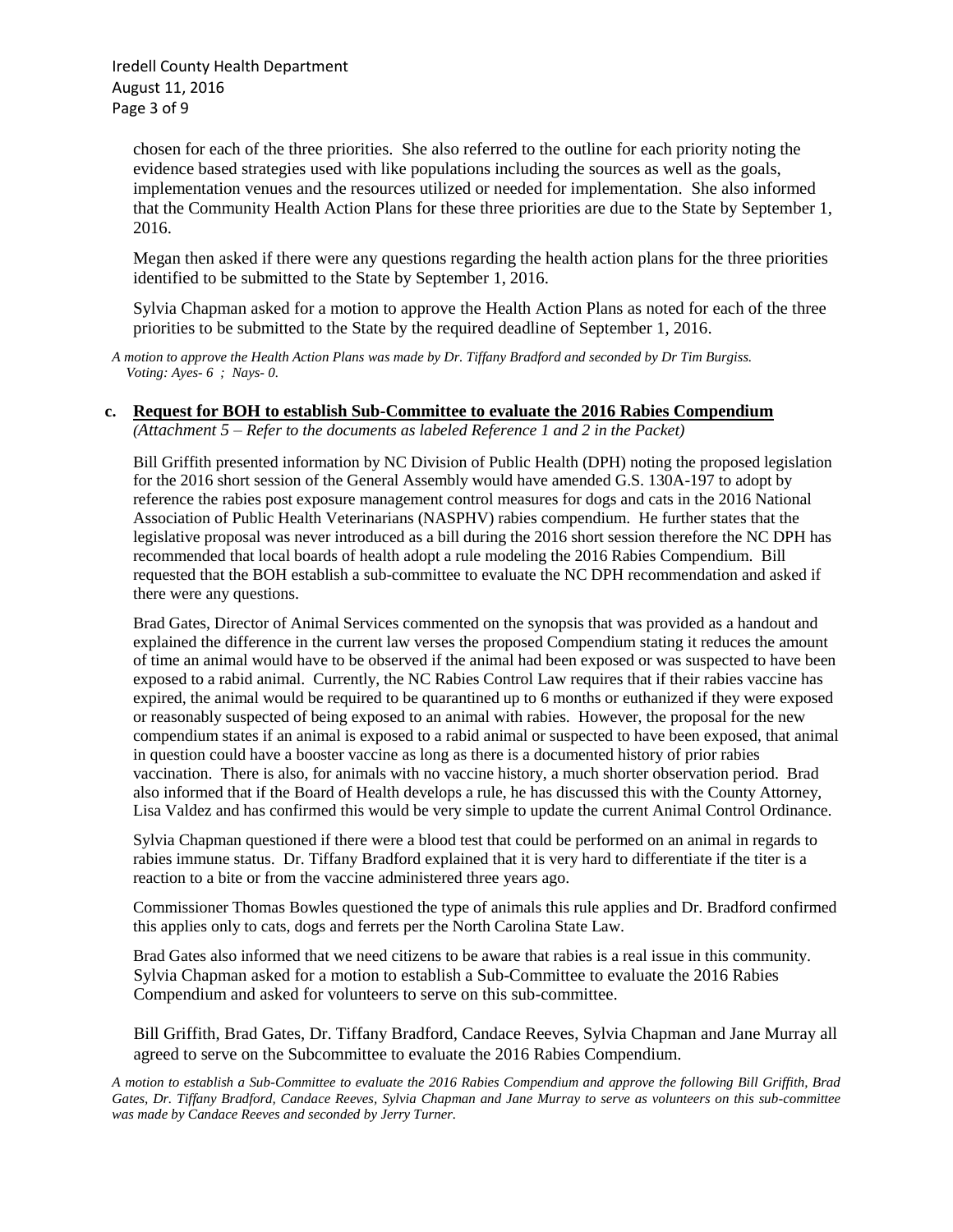*Voting: Ayes- 6 ; Nays- 0.*

#### **d. Request Approval of Budget Amendment for use of Fund Balance reserved for Medicaid Max funds to replace Netsmart Patient Management System and purchase CureMD Electronic Medical Records with Integrated Practice Management System** *(Attachment 6)*

Bill presented the budget amendment for use of fund balance funds reserved for Medicaid Max funds in the amount of \$24,340.00 and noted the purpose to allocate fund balance reserved for Medicaid Max revenues and expenditures to purchase EMR(Electronic Medical Records) software with integrated practice management system. He further informed that our current vendor (Netsmart) will no longer support their current EHR(Electronic Health Record) suite past August, 2019. He also reported that an internal Task Force conducted an extensive study of the two (2) major EHR products used in North Carolina counties. The two companies were Patagonia and CureMD with Cure MD chosen unanimously as the EHR system of choice by the Task Force. Lastly, Bill emphasized that the purchase of the CureMD software will save the County at least \$41,292.00 in annual support costs.

Bill asked if there were any questions. Sylvia Chapman questioned if the current medical records will interface. Bill responded that all demographics will be moved into the new system but our documentation is stored in a laserfische file and we will continue to use this method to store documentation.

*A motion to approve the Budget Amendment for use of Fund Balance in the amount of \$24,340.00 reserved for Medicaid Max Funds to replace Netsmart Patient Management System and purchase CureMD Electronic Medical Records with Integrated Practice Management System was made by Dr. Tim Burgiss and seconded by Dr. Tiffany Bradford. Voting: Ayes- 6 : Nays- 0.*

#### **e. Request Approval of Health Director's Job Description** *(Attachment 7)*

 The Board was given a copy of the Health Director's job description. Sylvia Chapman presented the job description informing that this is required to be done once a year. Sylvia then asked if there were any revisions or changes made. Jane Murray informed there were no revisions made to the job description in 2016.

 Sylvia Chapman asked if there were any questions regarding the Health Director's Job description or if there were any additional changes or revisions to be made. There were no additional revisions, changes or questions.

*A motion to approve the Health Director's Job Description was made by Commissioner Thomas Bowles and seconded by Candace Brewer.*

 *Voting: Ayes- 6 ; Nays-0.*

#### **VI. Items for Discussion and Action as Needed**

#### **a. Semi-Annual Statistical Reports** *(Attachment 9, 10, 11)*

 The Board was given a copy of both the Clinical Services and Environmental Health Semi-Annual Statistical Reports. Susan Johnson briefly discussed the Clinical Services Statistical report as well as the Communicable Disease report emphasizing that the Family Planning and Maternal Health numbers have increased. She also reported that the two care coordination social work programs are holding steady. She also reported we have two active TB cases and explained there is a lot of work that goes into follow-up with these cases. She also noted immunizations were down from January to June which is anticipated to rise as we begin administering Flu Vaccine over next few months. Susan referred to the handout that was given out, noting this data reflects the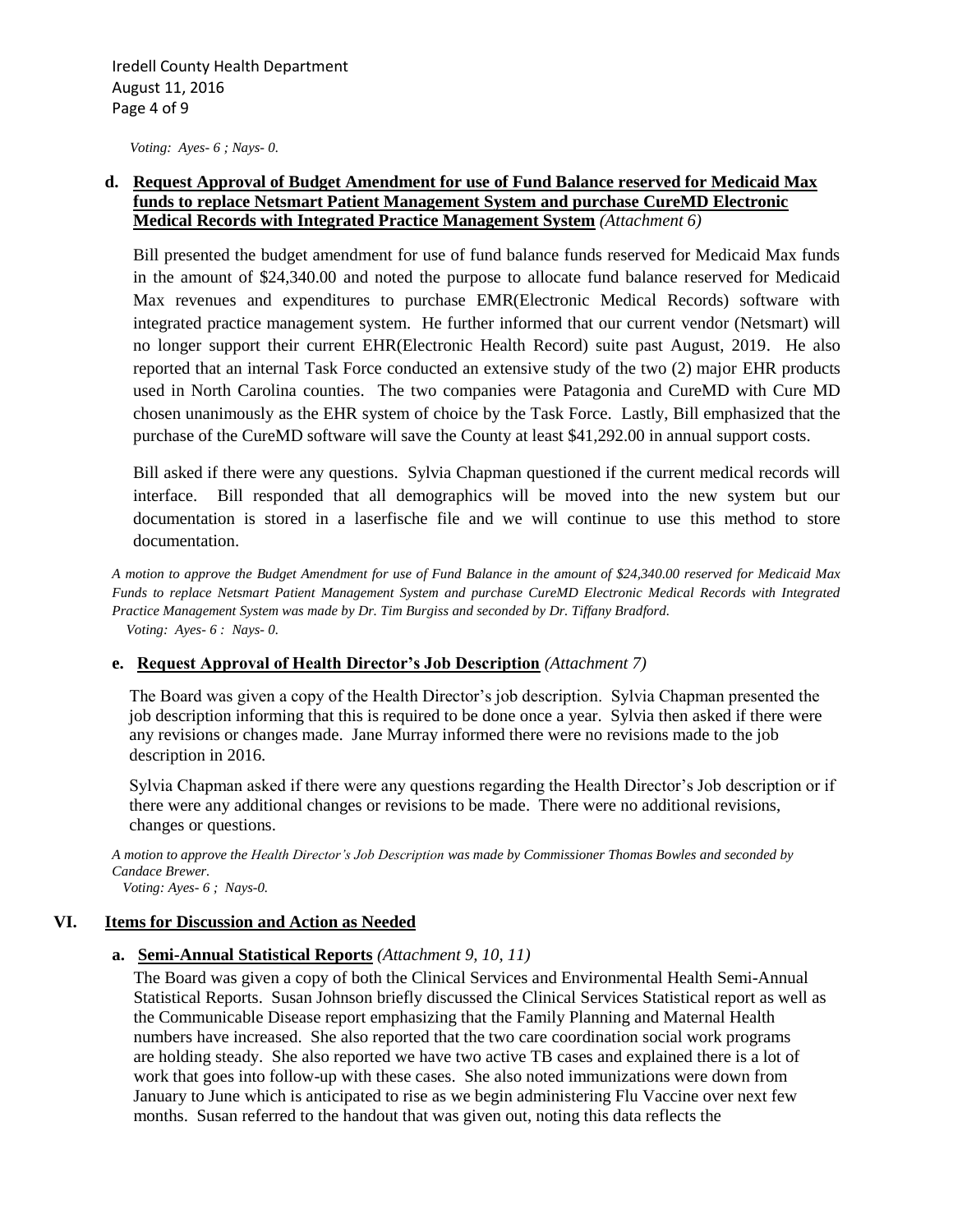Iredell County Health Department August 11, 2016 Page 5 of 9

 Communicable Disease report for July 2015 – December 2015 and informed that this report was not included in the report distributed in April 2016.

 Susan then asked if there were any questions regarding either of these two reports. There were no other questions.

 Brady Freeman briefly discussed the Environmental Health Semi-Annual Statistical Reports starting with the Onsite Water Protection Program referring to the graph for the number of site visits and new systems. Brady referred to the trend from  $2013 - 2016$  on the bar graph for site visits seems flat but in comparison to the new system layouts from  $2013 - 2016$ , the numbers are continually increasing. He further explained that layouts are actually brand new septic systems being permitted in Iredell County which essentially means the efficiency is improving. Brady also informed that the Board may notice a decrease in numbers reported for existing systems stating this is primarily due to the fact that these inspections have been placed on hold until January 2017 when it will then be mandated by law to complete. He further explained the waiver process highlighting that if the property owner request the inspection be completed beforehand, his division would proceed with offering the service but still emphasized it is not required by law at this time. He also explained that discontinuing this once required service, at this time, has allowed staff to focus on the backlog. Dr. Tim Burgiss questioned what the current backlog status was and Brady responded that the backlog is currently at 5 weeks.

Next, Brady reported on the FP  $&$  F data stating that Iredell County has seen an increase in the number of new restaurants in the southern end of the county, more specifically in Mooresville. He then highlighted the numbers noted on the report emphasizing this as a result of the quality assurance process that had been implemented in the FP  $\&$  F program. He also referred to an increase in the numbers reported for the months of January – June, emphasizing this is primarily due to an increase in the number of swimming pool inspections during this time period.

 Brady then asked if there were any additional questions regarding any of the data reported for the Environmental Health Division.

 There were no other questions regarding the semi-annual statistical information for the OSWP or FP&F programs.

 Dr. Tiffany Bradford inquired about the Town of Love Valley issue. Brady commented that he had contacted the State last week to inquire about the status and is awaiting a reply from the State Environmental Health Division for further guidance.

#### **b. Health Director's Report** *(Handout A)*

Jane Murray discussed the following topics and referred to the handout that each BOH member was given relating to topics referenced in the Health Director's Report below:

#### **Administration**

- **Employee of the Month**: Brady Freeman, EH Director, was selected as the June Employee of the Month. Martha Price, Computer Consultant, was selected as the July Employee of the Month. Ashley Deal, RN was selected as the August Employee of the Month.
- **Drug Abuse Free Iredell**: 32 individuals representing 24 community partners participated in the August 10th Strategic Planning Retreat. The strategic planning process will continue with focus groups, a second meeting to review the SWOT (Strengths, Weaknesses, Opportunities & Threats) analysis and select top focus areas and a third meeting to report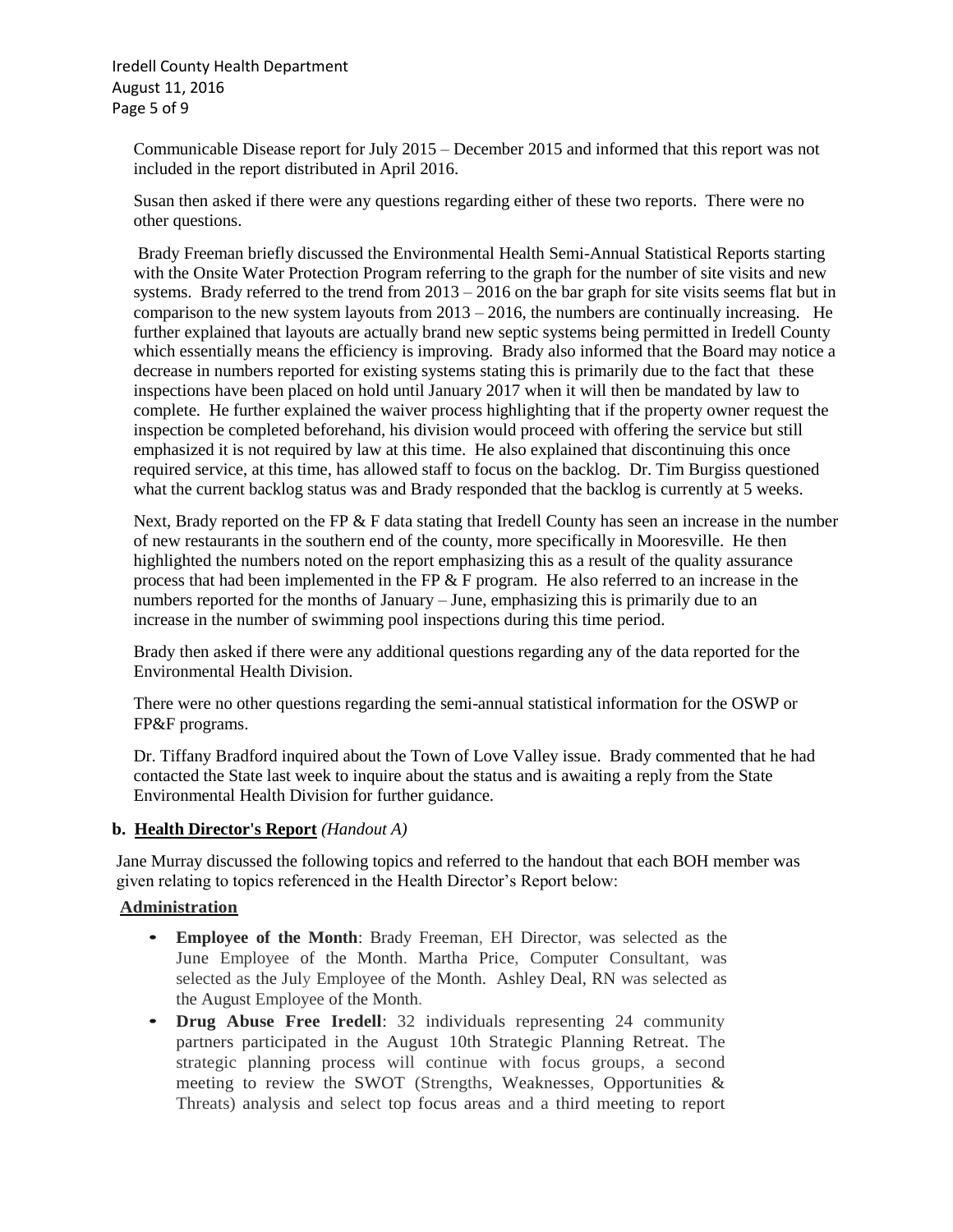health actions plans related to short and long term goals. Norma Rife is leading this process.

• **New Legislation**: Legislation was passed this last session for the State Health Director to write a standing order that allows pharmacies to dispense Naloxone. Government and non-government entities were also authorized in law to offer needle and hypodermic syringe exchange programs to reduce the spread of HI V, hepatitis and other bloodborne diseases, reduce law enforcement needle stick injuries and encourage individuals who inject drugs to enroll in evidence based treatment. These programs must offer all of the following:

**1)** Disposal of used needles and hypodermic syringes **2)** needles, syringes and other injection supplies at no cost and in sufficient quantities to ensure they are not shared **3)** Reasonable and adequate security of program sites, equipment and personnel. Written security plans must be submitted to local law enforcement and updated annually **4)** Education materials on overdose prevention, prevention of HIV, AIDS and viral hepatitis, drug abuse information and information on treatment for mental illness and treatment for substance abuse **5)** Access to naloxone kits and **6)** Personal consultations from a program employee or volunteer when an individual requests services related to mental health or addiction treatment. No public funds may be used to purchase needles, hypodermic syringes or other injection supplies.

• **BOH motion made at the June meeting for fire extinguishers and first aid kits for Environmental Health trucks and a paging system for Government Center South in Mooresville and Building Standards Building:** First aid kits have been made for each EH truck. We were advised by the County Risk Manager that fire extinguishers are not recommended for vehicles because of the risk of explosion in the vehicle. Facility Services said that overhead paging systems for Government Center South in Mooresville and Building Standards in Statesville are not priorities for the county at thistime.

## **Clinical Services**

• Zika:

|                            | <b>NC</b> | <b>US</b>                                                                     | <b>US Territories</b>                 |
|----------------------------|-----------|-------------------------------------------------------------------------------|---------------------------------------|
| <b>Travel Related</b>      | 33        | 181                                                                           | 23                                    |
| <b>Locally Transmitted</b> |           | 6                                                                             | 5525                                  |
| Lab Acquired               |           |                                                                               |                                       |
| <b>TOTAL</b>               | 33        | 1825                                                                          | 5548                                  |
| Pregnant                   | 0         | 479                                                                           | 493                                   |
|                            |           | 15 live births with<br>birth defects<br>6 pregnancy loss<br>with birth defect | 1 pregnancy loss<br>with birth defect |
| <b>Guillian Barre</b>      | 0         |                                                                               | 18                                    |
| Sexually<br>Transmitte     | 0         | 16                                                                            | $\theta$                              |

*d* • **Iredell County Healthcare Preparedness Planning Committee:** We learned about the CDC sponsored Chempack program at the July 25, 2016 meeting.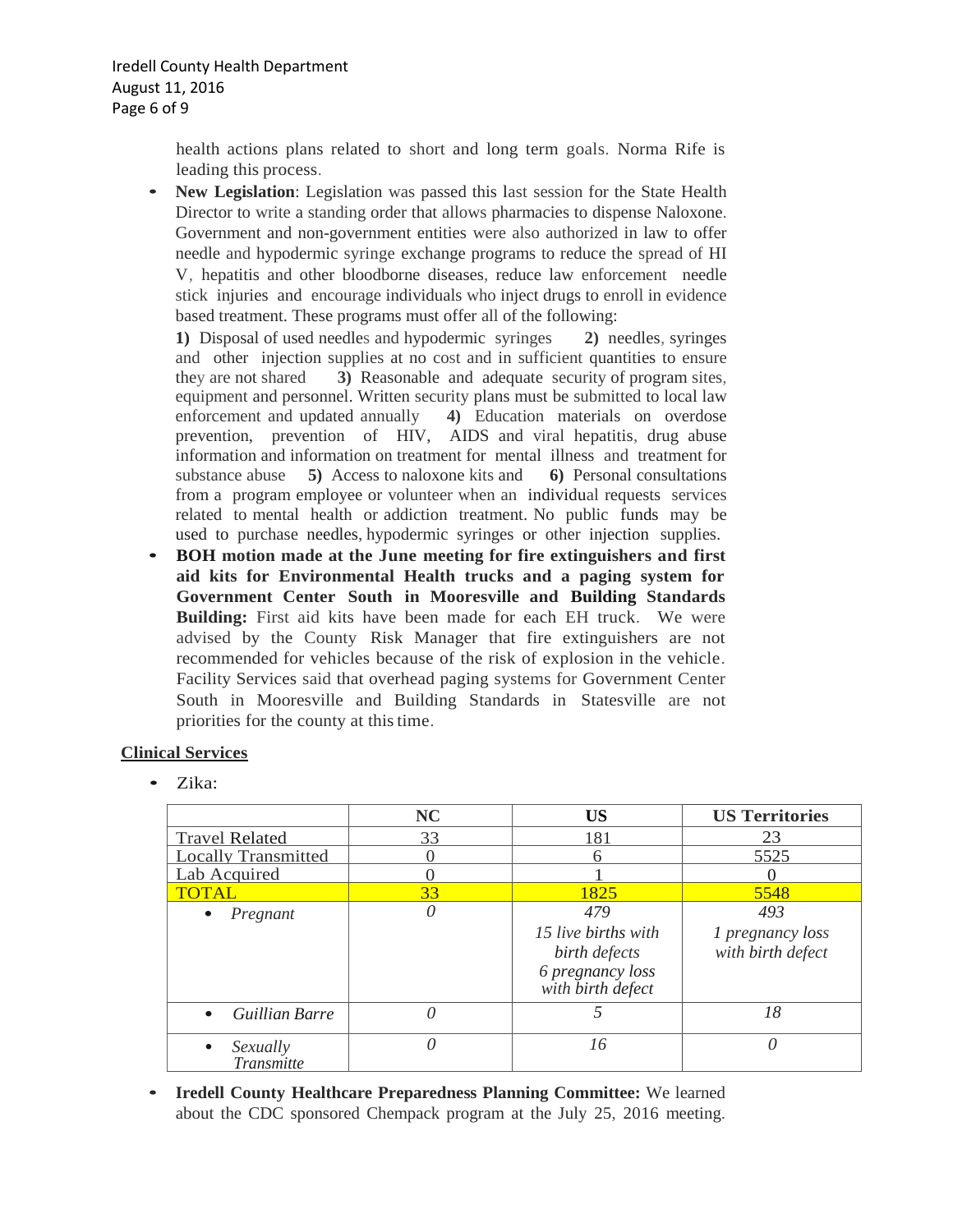Chempacks are an initiative of the CDC Division of the Strategic National Stockpile. The program provides for the decentralized placement of antidotes against large scale accidental and deliberate release of chemical nerve agents. The program was launched in 2003. There are 1340 Chempacks sites in the US (57 in NC). Each Chempack contains a volume of nerve agent antidote kits (atropine, pralidoxime), diazepam auto injectors, multi-dose vials of these drugs and pediatric doses). Iredell Memorial houses a Chempack in our county. The committee plans to do a mini table-top exercise at their October meeting on how to activate and utilize the Chempack .

• **Women's Health Audit (Family Planning, Maternal Health):** The NC-DPH Women 's Health Branch will be auditing our programs on September 26th-27th(policy review) with the actual audit being conducted on October 25th-26th.

## **PHDP**

- Community Outreach: There have been 4,395 individual outreach contacts made over the last year. 284 staff hours have been spent on outreach opportunities that include health fairs, school open houses etc. We will have a staffed information table throughout the entire 2016 lredell County Agricultural Fair.
- Rabies Information: Over 2,000 rabies prevention brochures and posters were disseminated throughout the county in April.
- Mosquito & Tick Borne Illness Brochures: Over 3,275 brochures were mailed to community partners. Brochures were also placed in kiosks at all three hospitals and all three health department buildings.

## **Environmental Health**

- OSWP Staffing: We have hired internally for the OSWP Supervisor and the Program Specialist.
- OSWP Backlog: Staff met with Commissioner Bowles, Beth Jones (Deputy County Manager) and Ron Smith (County Manager) this week to discuss the 5 to 6 week backlog and the current staffing situation. An action plan was developed that includes discussing the following with the Board of Commissioners at their fall retreat: 1) A proposal to possibly add one more position (environmental health specialist or technician) 2) A proposal for staff incentives to encourage longevity and productivity 3) A proposal to possibly require backhoe pits that includes an analysis of potential revenue loss if application fees are reduced accordingly. Geographic assignments were also discussed for possible consideration. Mr. Smith also plans to meet with OSWP staff to discuss administration's role and answer questions.
- Meth Labs: There have been three identified meth labs in the last two weeks. Two were in the county and one was in the City of Statesville.
- City of Statesville Boil Water Advisory: FLI program staff quickly mobilized with the assistance of our PIOs and clinical service staff on July 27th when over 500 daycares, restaurants, nursing homes, hospitals etc. had to be contacted because of the boil water advisory for the City of Statesville.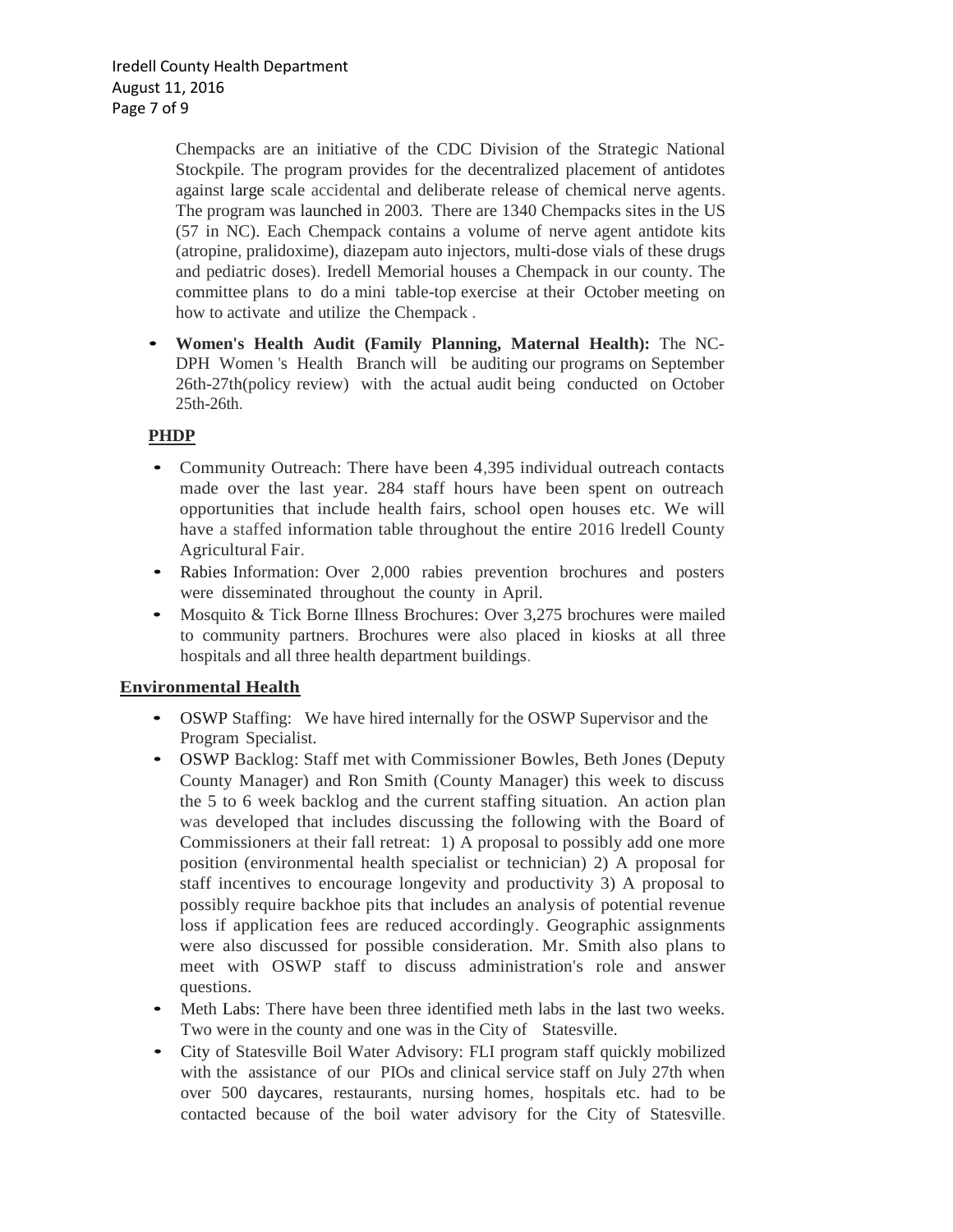Iredell County Health Department August 11, 2016 Page 8 of 9

Contacts were made by e-mail, phone, fax or personal visit.

• Mosquito Control: We are working closely with the county attorney to address mosquito control ordinance and rule violations in homes going through foreclosure.

 Jane then asked if there were any questions with regard to her report. There were no questions or comments regarding the information presented in her report.

#### **c. Activity Summary** *(Handout B,C)*

Jane reported on the data noted in the Activity Summary highlighting an increase in the number of TB follow-up visits as well as an increase in the number of lab walk-in services from June to July.

Jane then asked if there were any questions with regard to the Activity Summary. There were no questions or comments regarding the data presented in the Activity Summary.

#### **d. Health Directors Performance Evaluation – (Closed Session per N.C. G.S. 143.318 11(6) )**

 *A motion to move into closed session to discuss the Health Director's Performance evaluation was made by Commissioner Tommy Bowles and seconded by Candace Reeves at 8:35pm.**Voting: Ayes - 6; Nays - 0.*

*A motion to close the closed session meeting and return to open session was made by Commissioner Tommy Bowles and seconded by Jerry Turner at 8:55pm Voting: Ayes - 6; Nays - 0.*

#### **VII. Open Session: Other Discussion**

Sylvia Chapman then asked if there was any additional discussion. Hearing none, the meeting was adjourned.

#### **VIII. Adjournment**

Sylvia Chapman asked for a motion to adjourn the meeting.

*A motion to adjourn the meeting at 8:55 p.m. was made by Commissioner Tommy Bowles and seconded by Jerry Turner. Voting: Ayes- 6 ; Nays- 0.*